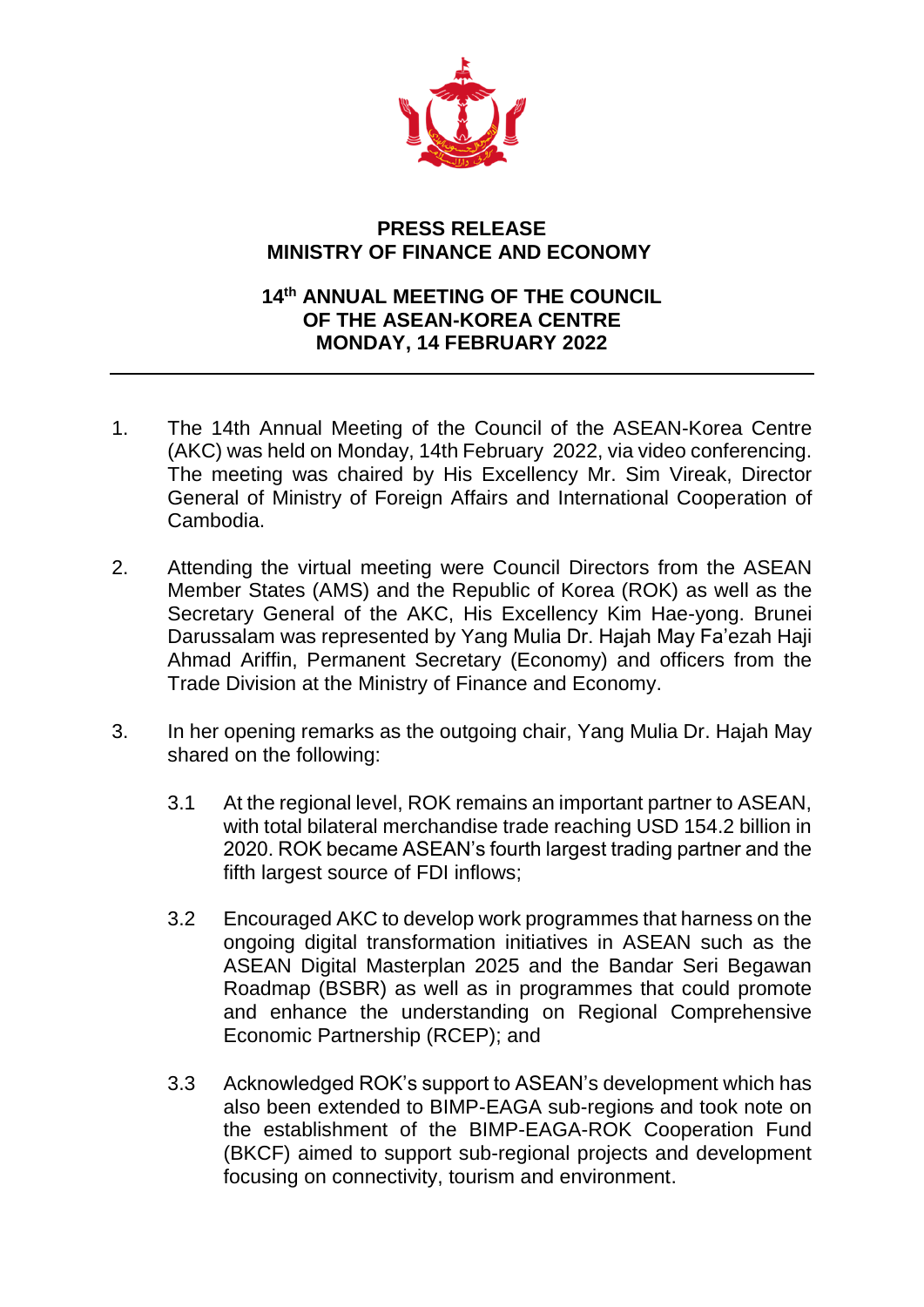

- 4. The Meeting endorsed the proposed Annual Work Programmes and Budget for FY2022.
- 5. The Meeting took note of the recommendations on the work programmes for 2022, among others to develop programmes related to closing the digital gap such as promoting cross-border trading and protection of intellectual property rights; organising virtual or hybrid investment tour; and revitalising the industries affected by COVID-19; and women empowerment.
- 6. ASEAN-Korea Centre was inaugurated on 13 March 2009 with the mandate to promote economic and socio-cultural cooperation between AMS and the ROK.

------------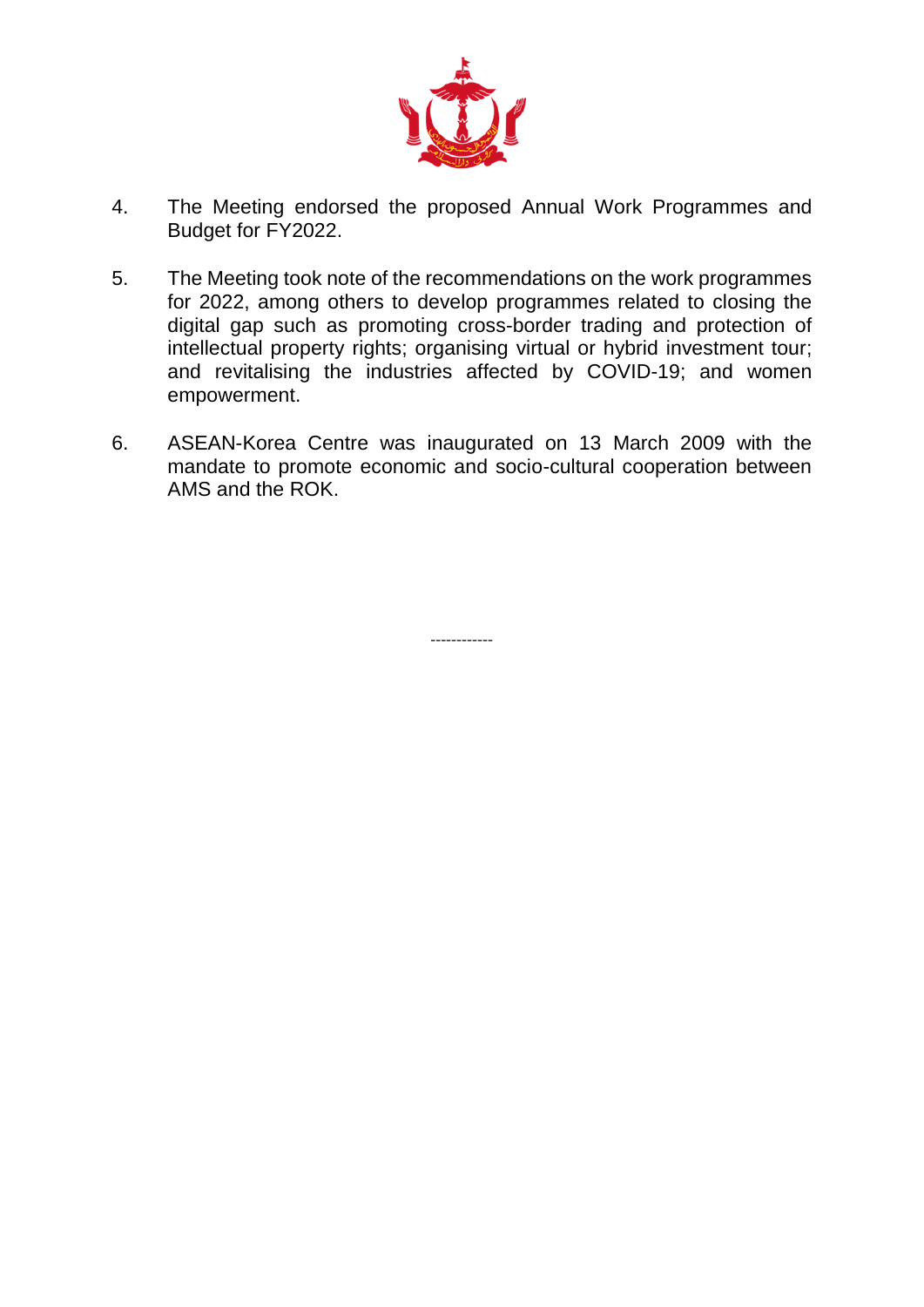

## **SIARAN AKHBAR KEMENTERIAN KEWANGAN DAN EKONOMI**

## **MESYUARAT PENGARAH KOUNSIL PUSAT ASEAN-KOREA KALI KE-14 ISNIN, 14 FEBRUARI 2022**

- 1. Mesyuarat Pengarah Kounsil Pusat ASEAN-Korea (AKC) kali ke-14 telah diadakan pada hari Isnin, 14hb Februari 2022, melalui persidangan video. Mesyuarat dipengerusikan oleh Tuan Yang Terutama Sim Vireak, Ketua Pengarah Kementerian Luar Negeri dan Kerjasama Antarabangsa, Kemboja.
- 2. Mesyuarat tersebut turut dihadiri oleh Pengarah-Pengarah Kounsil daripada negara-negara anggota ASEAN (AMS) dan Republik Korea (ROK) serta Setiausaha Agung AKC, Tuan Yang Terutama Kim Haeyong. Negara Brunei Darussalam (NBD) diwakili oleh Yang Mulia Dr. Hajah May Fa'ezah Haji Ahmad Ariffin, Setiausaha Tetap (Ekonomi) dan pegawai-pegawai dari Bahagian Perdagangan di Kementerian Kewangan dan Ekonomi.
- 3. Semasa ucapan pembukaan selaku *outgoing chair*, Yang Mulia Puan Dr. Hajah May telah mengongsikan antaralain perkara-perkara berikut:
	- 3.1 Di peringkat serantau, ROK kekal sebagai rakan kongsi penting ASEAN dengan jumlah perdagangan barangan mencecah USD 154.2 billion pada tahun 2020. ROK merupakan rakan perdagangan keempat terbesar ASEAN dan sumber aliran masuk pelaburan langsung asing kelima terbesar;
	- 3.2 Mengalakkan AKC untuk membangunkan program kerja yang memanfaatkan inisiatif transformasi digital yang sedia ada di ASEAN seperti *ASEAN Digital Masterplan 2025 dan Bandar Seri Begawan Roadmap* (BSBR) serta program-program yang boleh menggalakkan dan meningkatkan pemahaman mengenai *Regional Comprehensive Economic Partnership (RCEP)*; dan
	- 3.3 Menghargai sokongan yang diberikan oleh ROK kepada pembangunan ASEAN yang telah diperluaskan kepada subserantau BIMP-EAGA. Yang Mulia Dr. Hajah May mengambilmaklum mengenai penubuhan *BIMP-EAGA-ROK Cooperation Fund (BKCF*) bertujuan untuk menyokong projek dan pembangunan yang memfokuskan kepada kesalinghubungan, pelancongan dan alam sekitar.